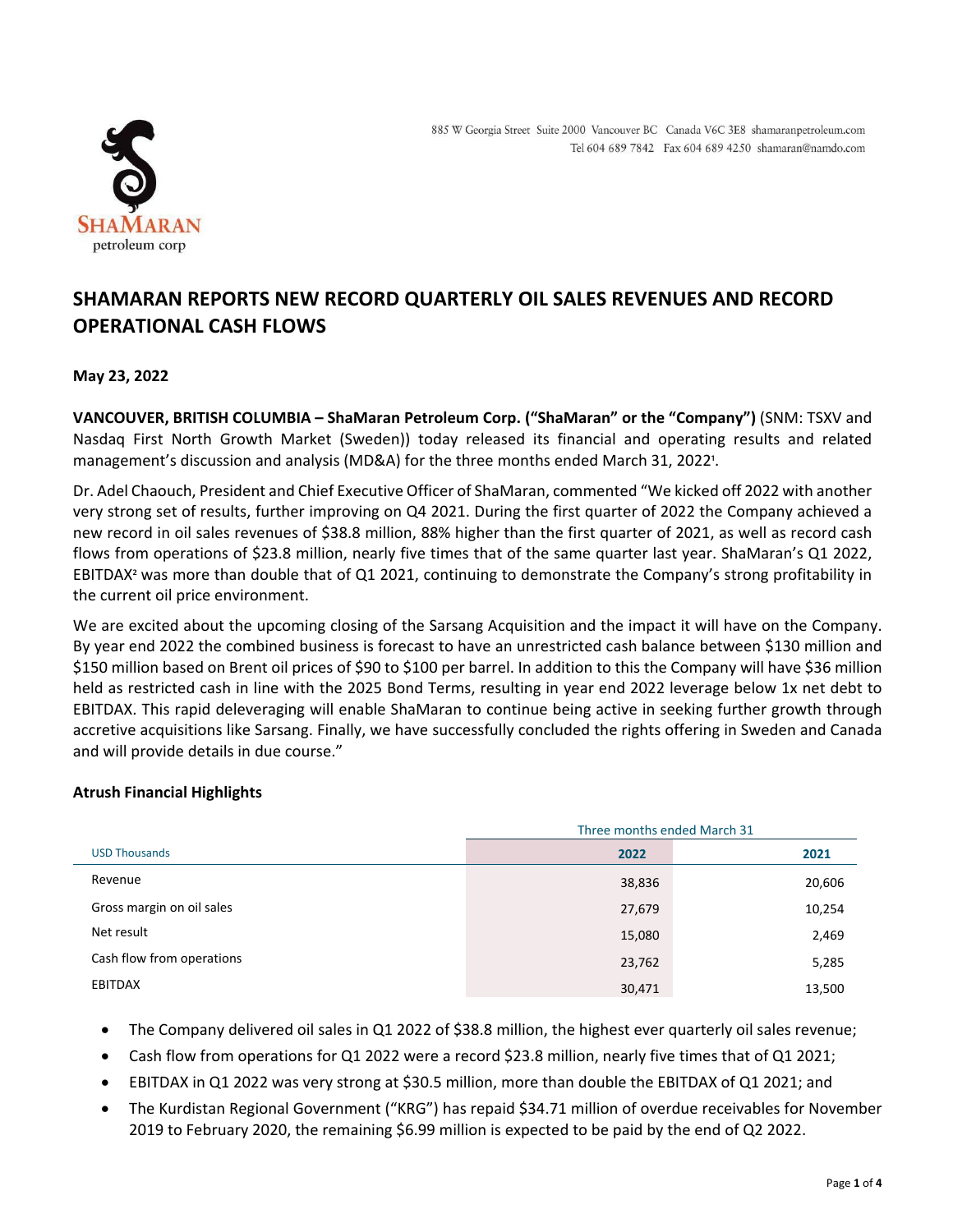# **Atrush Operational Highlights**

- Average production of approximately 38,812 bopd in Q1 2022, similar to Q1 2021 production of 38,212 bopd and within the 2022 guidance;
- Q1 2022 lifting costs per barrel of \$5.53 is slightly higher than Q1 2021 lifting costs of \$5.12 per barrel. This slight increase is mainly due to higher diesel prices but within our 2022 guidance which takes into account cost inflation; and
- The CK‐16 well was spudded in March 2022. The primary purpose of the CK‐16 well is to serve as a water injection well, providing additional capacity and redundancy to CK‐9, the first Atrush water injection well. The CK‐16 well reached TD ahead of schedule on May 20, 2022, and the well is currently being logged.

### **Sarsang Acquisition**

- In July 2021 the Company began the implementation of its growth plans by signing an agreement to acquire an affiliate of TotalEnergies S.E. ("TTE") holding an 18% participating interest in Sarsang block. During Q1 2022, the Company made progress toward the closing of this acquisition through engagement with representatives of the KRG and TTE and the closing is now expected in Q2 2022;
- As announced on July 30, 2021, the Company has successfully issued and settled \$111.5 million principal amount of the \$300 million 12% senior unsecured bond 2021/2025 (the "2025 Bond"). This portion of the 2025 Bond and the \$188.5 million balance will be issued to refinance existing indebtedness of the Company in connection with, and conditional upon completion of, the Company's acquisition of the 18% non-operated participating interest in the Sarsang block; and
- Following the closing of the Sarsang Acquisition, the combined business is forecasted to result in a 2022 year end unrestricted cash balance between \$130 million and \$150 million based on Brent oil prices of \$90 to \$100 per barrel. This cash balance combined with the \$36 million held as restricted cash in line with the 2025 Bond agreement will result in leverage below 1x net debt to EBITDAX at year end 2022.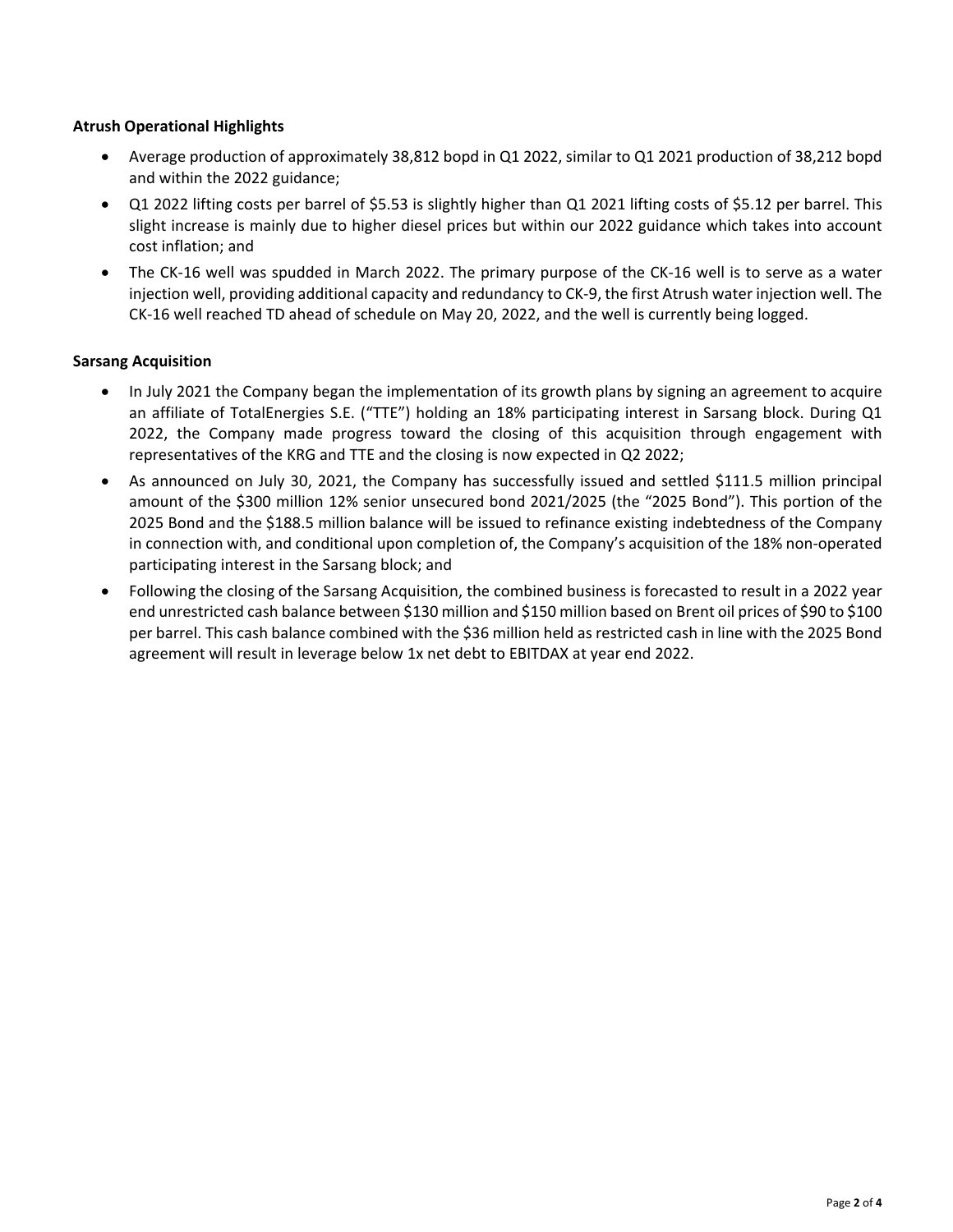# **OTHER**

This information is information that ShaMaran is obliged to make public pursuant to the EU Market Abuse Regulation. The information was submitted for publication, through the agency of the contact persons set out below, on May 23, 2022 at 5:30 p.m. Eastern Time. Arctic Securities AS (Swedish branch) is the Company's Certified Advisor on Nasdaq First North Growth Market (Sweden), +46 844 68 61 00, certifiedadviser@arctic.com.

Neither the TSX Venture Exchange nor its Regulation Services Provider (as that term is defined in the policies of the TSX Venture Exchange) accepts responsibility for the adequacy or accuracy of this release.

# **FORWARD LOOKING STATEMENTS**

*This news release contains statements and information about expected or anticipated future events and financial* results that are forward-looking in nature and, as a result, are subject to certain risks and uncertainties, such as legal and political risk, civil unrest, general economic, market and business conditions, the regulatory process and actions, *technical issues, new legislation, competitive and general economic factors and conditions, the uncertainties resulting from potential delays or changesin plans, the occurrence of unexpected events and management's capacity to execute and implement its future plans.* 

The Covid-19 virus as well as the Russia-Ukraine conflict and the restrictions and disruptions that followed have had a drastic adverse effect on the world demand for, and prices of, oil and gas as well as the market price of the shares of oil and gas companies generally, including the Company's common shares. There can be no assurance that these adverse effects will not continue or that commodity prices will not decrease or remain volatile in the future. These factors are beyond the control of ShaMaran and it is difficult to assess how these, and other factors, will continue to affect the Company and the market price of ShaMaran's common shares. In light of the current situation, as at the date of this news release, the Company continues to review and assess its business plans and assumptions regarding the business environment, as well as its estimates of future production, cash flows, operating costs, and capital expenditures.

Any statements that are contained in this news release that are not statements of historical fact may be deemed to *be forward‐looking information. Forward‐ looking information typically contains statements with words such as "may", "will", "should", "expect", "intend", "plan", "anticipate", "believe", "estimate", "projects", "potential", "scheduled", "forecast", "outlook", "budget" or the negative of those terms or similar words suggesting future outcomes. The Company cautionsreadersregarding the reliance placed by them on forward‐looking information as* by its nature, it is based on current expectations regarding future events that involve a number of assumptions, inherent risks and uncertainties, which could cause actual results to differ materially from those anticipated by the *Company.*

Actual results may differ materially from those projected by management. Further, any forward-looking information is made only as of a certain date and the Company undertakes no obligation to update any forward- looking information or statements to reflect events or circumstances after the date on which such statement is made or reflect the occurrence of unanticipated events, except as may be required by applicable securities laws. New factors emerge from time to time, and it is not possible for management of the Company to predict all of these factors and to assess in advance the impact of each such factor on the Company's business or the extent to which any factor, or combination of factors, may cause actual results to differ materially from those contained in any forward-looking *information.*